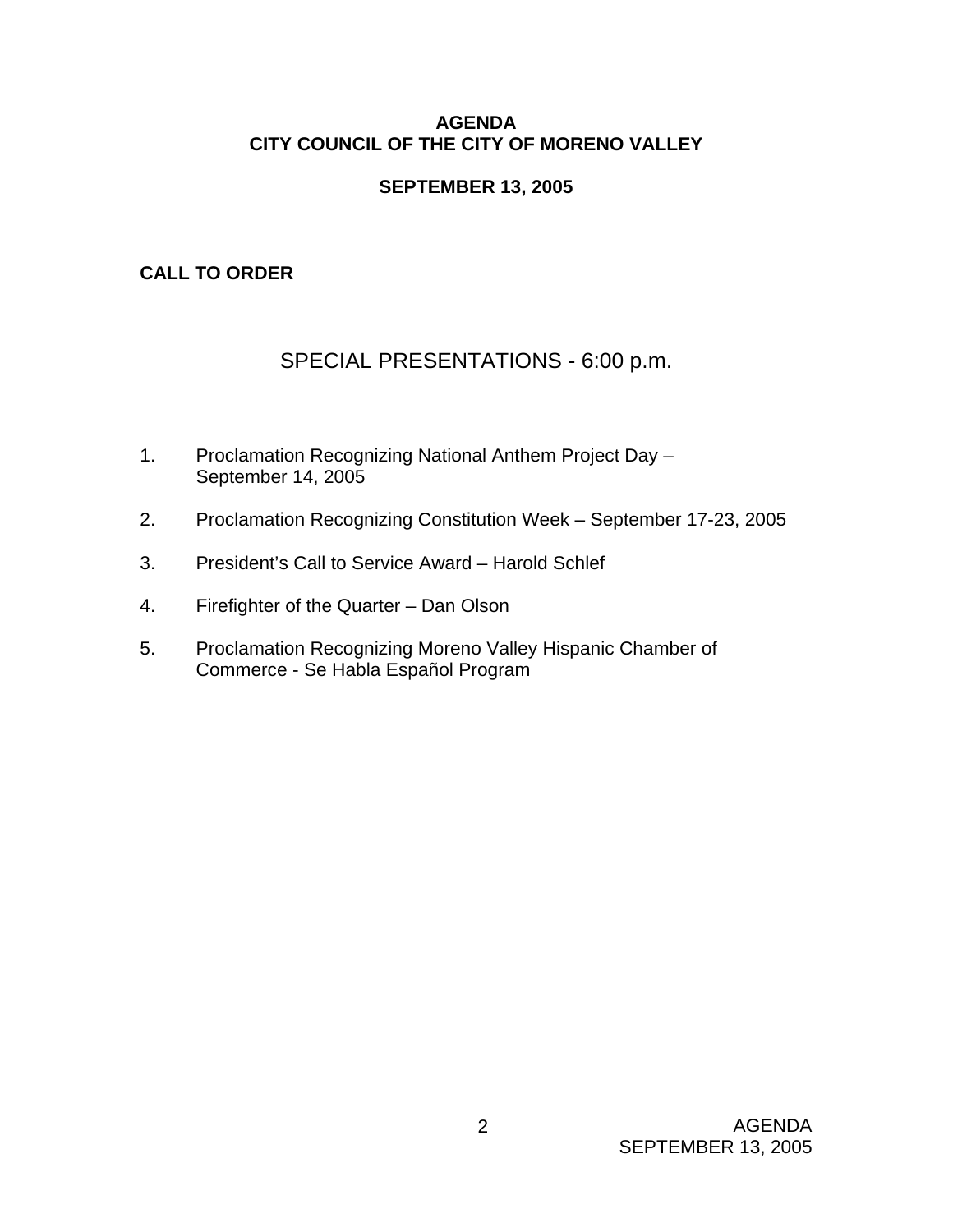#### **AGENDA JOINT MEETING OF THE CITY COUNCIL OF THE CITY OF MORENO VALLEY MORENO VALLEY COMMUNITY SERVICES DISTRICT COMMUNITY REDEVELOPMENT AGENCY OF THE CITY OF MORENO VALLEY AND THE BOARD OF LIBRARY TRUSTEES**

## **REGULAR MEETING - 6:30 P.M. SEPTEMBER 13, 2005**

**CALL TO ORDER** (Joint Meeting of the City Council of the City of Moreno Valley, Moreno Valley Community Services District, Community Redevelopment Agency of the City of Moreno Valley and the Board of Library Trustees - actions taken at the Joint Meeting are those of the Agency indicated on each Agenda item)

### **PLEDGE OF ALLEGIANCE**

**INVOCATION** – Pastor Lacy Sykes, Jr., CrossWord Christian Church

# **ROLL CALL**

# **INTRODUCTIONS**

PUBLIC COMMENTS **ON MATTERS ON THE AGENDA** WILL BE TAKEN UP AS THE ITEM IS CALLED FOR BUSINESS, BETWEEN STAFF'S REPORT AND CITY COUNCIL DELIBERATION (SPEAKER SLIPS MAY BE TURNED IN UNTIL THE ITEM IS CALLED FOR BUSINESS.) Those wishing to speak should submit a BLUE speaker slip to the Bailiff. There is a three-minute limit per person. All remarks and questions shall be addressed to the presiding officer or to the City Council and not to any individual Council member, staff member or other person.

PUBLIC COMMENTS **ON MATTERS NOT ON THE AGENDA** UNDER THE JURISDICTION OF THE CITY COUNCIL WILL BE HEARD PRIOR TO CITY COUNCIL REPORTS AND CLOSING COMMENTS. IN THE EVENT THAT THE AGENDA ITEM FOR SUCH PUBLIC COMMENTS HAS NOT BEEN CALLED BY 9:00 P.M., IT SHALL BE CALLED AS THE NEXT ITEM OF BUSINESS FOLLOWING THE CONCLUSION OF ANY ITEM BEING HEARD AT 9:00 P.M. Those wishing to speak should submit a BLUE speaker slip to the Bailiff. There is a three-minute limit per person. All remarks and questions shall be addressed to the presiding officer or to the City Council and not to any individual Council member, staff member or other person.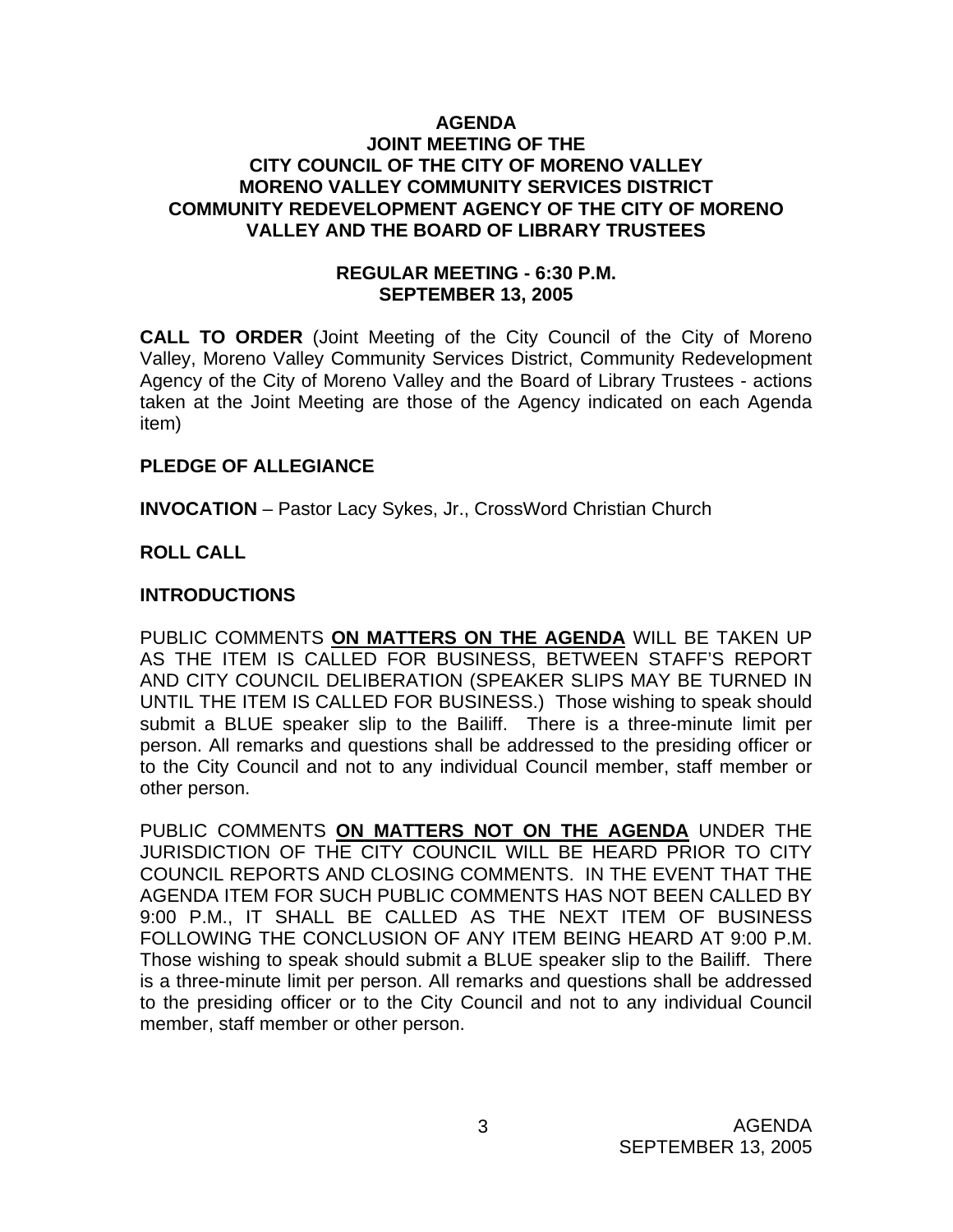# **JOINT CONSENT CALENDARS (SECTIONS A-D) OF THE CITY COUNCIL OF THE CITY OF MORENO VALLEY, MORENO VALLEY COMMUNITY SERVICES DISTRICT, COMMUNITY REDEVELOPMENT AGENCY OF THE CITY OF MORENO VALLEY, AND THE BOARD OF LIBRARY TRUSTEES**

All items listed under the Consent Calendars, Sections A, B, C, and D are considered to be routine and non-controversial, and may be enacted by one motion unless a member of the Council, Community Services District, Redevelopment Agency or the Board of Library Trustees requests that an item be removed for separate action. The motion to adopt the Consent Calendars is deemed to be a separate motion by each Agency and shall be so recorded by the City Clerk. Items withdrawn for report/discussion will be heard after public hearing items.

# **A. CONSENT CALENDAR** - **CITY COUNCIL**

- A1. ORDINANCES FIRST READING BY TITLE ONLY Recommendation: Waive reading of all Ordinance Introductions and read by title only.
- A2. MINUTES REGULAR MEETING OF AUGUST 23, 2005 (Report of: City Clerk's Department) Recommendation: Approve as submitted.
- A3. RESOLUTION COMMEMORATING THE SOUTHERN CALIFORNIA ASSOCIATION OF GOVERNMENTS' 40 YEARS OF SERVICE TO THE SOUTHERN CALIFORNIA REGION (Report of: City Manager) Recommendation: Adopt Resolution No. 2005-75, commemorating the Southern California Association of Governments' (SCAG) 40 years of service to the Southern California Region.

Resolution No. 2005-75

A Resolution of the City Council of the City of Moreno Valley, California, Commemorating the Southern California Association of Governments' 40 Years of Service to the Southern California Region

A4. MORENO VALLEY RANCH SPECIFIC PLAN 193 – EXONERATE PARK FACILITY PAYMENT BOND FOR PLANNING AREAS 24, 25, 32, 49, 49A, AND 50, SUBDIVIDER – MCKENZIE VISTA, LP, P. O. BOX 178 BOW, WA 98232 (Report of: Parks & Recreation Department) Recommendation: Approve the exoneration of the Park Facility Bond for Planning Areas 24, 25, 32, 49, 49A, and 50; and authorize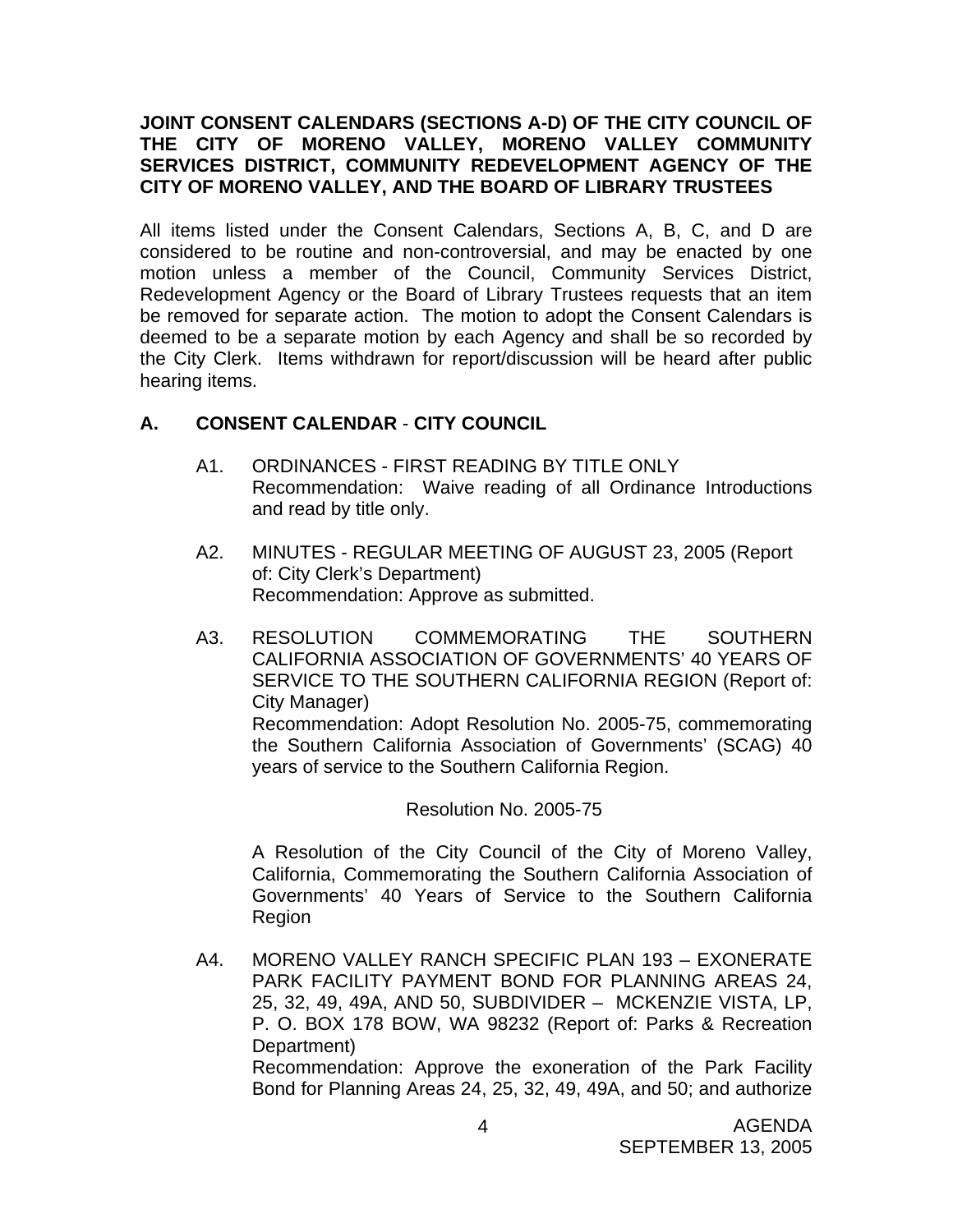the Director of Parks and Recreation to exonerate the Park Facility Payment Bond.

- A5. REQUEST FOR NO PARKING ZONE ON EASTBOUND EUCALYPTUS AVENUE TOWARD THE CORNER OF ELSWORTH STREET (Report of: Public Works Department) Recommendation: That 425 feet of "No Parking Zone" be installed, starting at 594 east of intersection of Eucalyptus Avenue/Towngate Boulevard and ending 1019 feet east of intersection of Eucalyptus Avenue/Towngate Boulevard.
- A6. APPROVAL OF FINAL MAP 27251 SINGLE FAMILY RESIDENTIAL PROJECT, AND ACCEPT AGREEMENT & BONDS FOR PUBLIC RIGHT-OF-WAY IMPROVEMENTS NORTHEAST CORNER OF MORRISON STREET AND EUCALYPTUS AVENUE, SUBDIVIDER -RICHLAND MEADOWLAND, LTD. 4100 NEWPORT PLACE, SUITE 800, NEWPORT BEACH, CA 92660- 1403 (Report of: Public Works Department) Recommendation: Approve Final Map 27251, authorize the City Clerk to sign the map and transmit said map to the County Recorder's Office for recordation; accept the bonds and Agreement for Public Improvements; authorize the Mayor to execute the agreement; and direct the City Clerk to forward the signed agreement to the County Recorder's Office for recordation.
- A7. FINAL MAP 29732 (OFFSITE IMPROVEMENTS), AMENDMENT TO AGREEMENT FOR PUBLIC IMPROVEMENTS (TIME EXTENSION), NORTHEAST CORNER OF IRIS AVENUE AND OLIVER STREET, SUBDIVIDER: GREYSTONE HOMES, INC., 40980 COUNTY CENTER DRIVE, SUITE 110, TEMECULA, CA 92591 (Report of: Public Works Department) Recommendation: Authorize the Mayor to execute the Amendment to Agreement for Public Improvements for Final Map 29732 (Offsite Improvements); and instruct the City Clerk to forward the completed Amendment to Agreement for Public Improvements to the County Recorder's Office for recordation.
- A8. FINAL MAP 29038 SINGLE FAMILY RESIDENTIAL PROJECT, AMENDMENT TO AGREEMENT FOR PUBLIC IMPROVEMENTS (TIME EXTENSION) SOUTHEAST CORNER OF KRAMERIA AVENUE AND SADDLEBROOK LANE SUBDIVIDER: WL HOMES, LLC, C/O JOHN LAING HOMES, 255 EAST RINCON STREET, SUITE 100, CORONA, CA 92879 (Report of: Public Works Department**)**

 Recommendation: Authorize the Mayor to execute the Amendment to Agreement for Public Improvements for Final Map 29038; and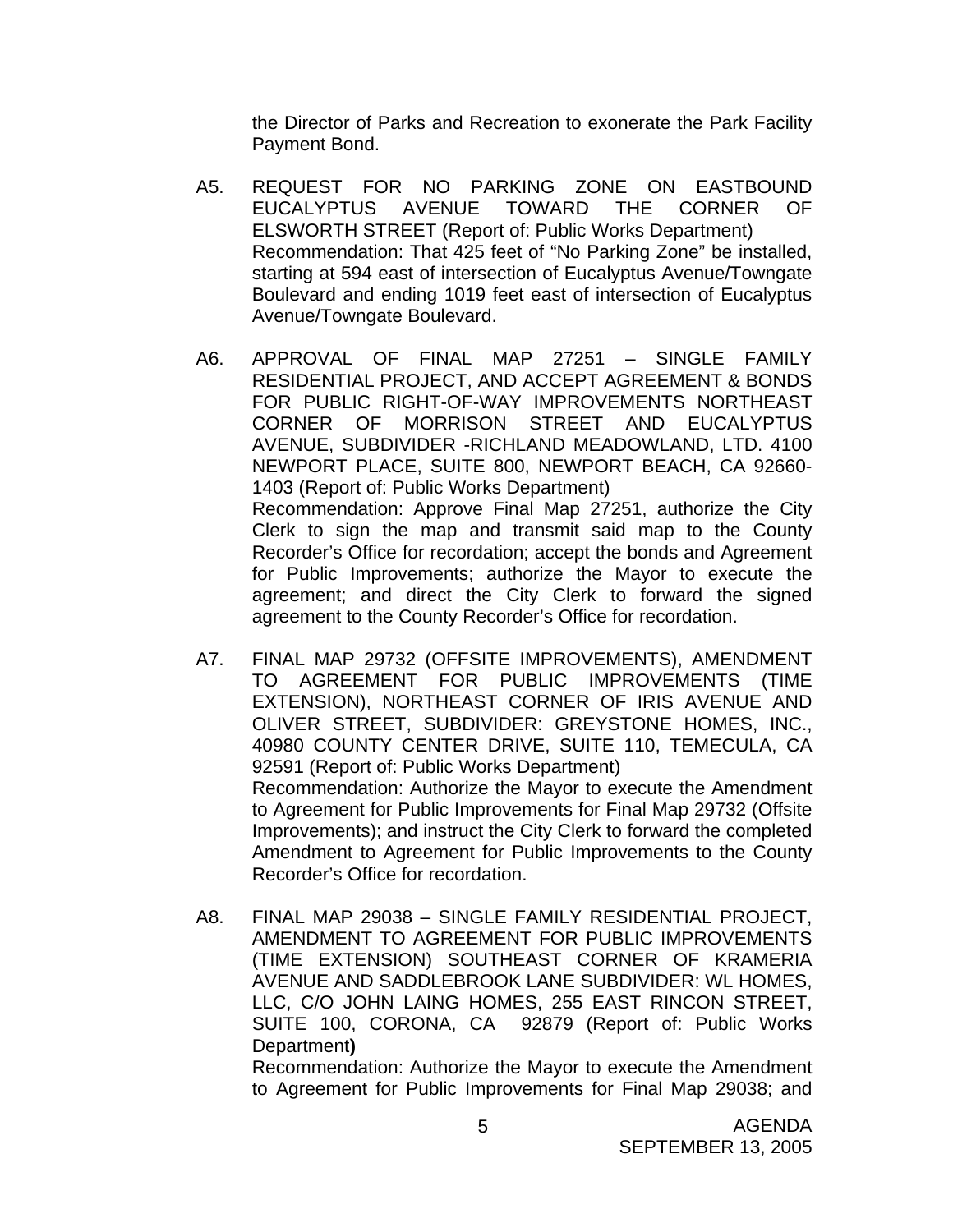instruct the City Clerk to forward the completed Amendment to Agreement for Public Improvements to the County Recorder's Office for recordation.

A9. ACCEPTANCE OF FEE INTEREST IN ASSESSOR'S PARCEL NUMBER 477-190-032 (APPROXIMATELY 8.75 ACRES LOCATED AT THE SOUTHWEST CORNER OF MORENO BEACH BOULEVARD AND COTTONWOOD AVENUE (Report of: Public Works Department) Recommendation: Transfer \$1,235,000 from the Moreno Valley Public Financing Authority 2005 Lease Revenue Bonds into Fund 601 - Electrical Utility; approve the Budget Appropriation to the 2005/2006 budget of Fund 601 – Electrical Utility to increase the spending authority by \$1,235,000 to fund the purchase of the substation land; adopt Resolution No. 2005-76 and direct the City Clerk to certify the acceptance of the grant deed and place said certification in escrow for recordation with the original grant deed when the escrow is complete; and authorize the transfer of funds necessary to complete the purchase of the subject parcel to Chicago Title and Escrow Company.

#### Resolution No. 2005-76

 A Resolution of the City Council of the City of Moreno Valley, California, Accepting Conveyance of Title in Certain Property for Public Service Purposes

A10. WARRANT REPORT – JULY 31, 2005 (Report of: Finance Department)

 Recommendation: Adopt Resolution No. 2005-81,approving the Warrant Report, dated July, 2005 in the total amount of \$13,968,627.09.

#### Resolution No. 2005-81

A Resolution of the City Council of the City of Moreno Valley, Approving the Warrant Report Dated July 31, 2005

A11. RESOLUTION NO. 2005-82, APPROVE AND AUTHORIZE EXECUTION OF PROGRAM SUPPLEMENT AGREEMENT NO. M019, TO THE ADMINISTERING AGENCY-STATE AGREEMENT FOR FEDERAL-AID PROJECT NO. BHLS-5441 (039), HEACOCK STREET BRIDGE OVER PERRIS VALLEY STORM DRAIN, LATERAL A – PROJECT NO. 06-12566825 (Report of: Public Works Department)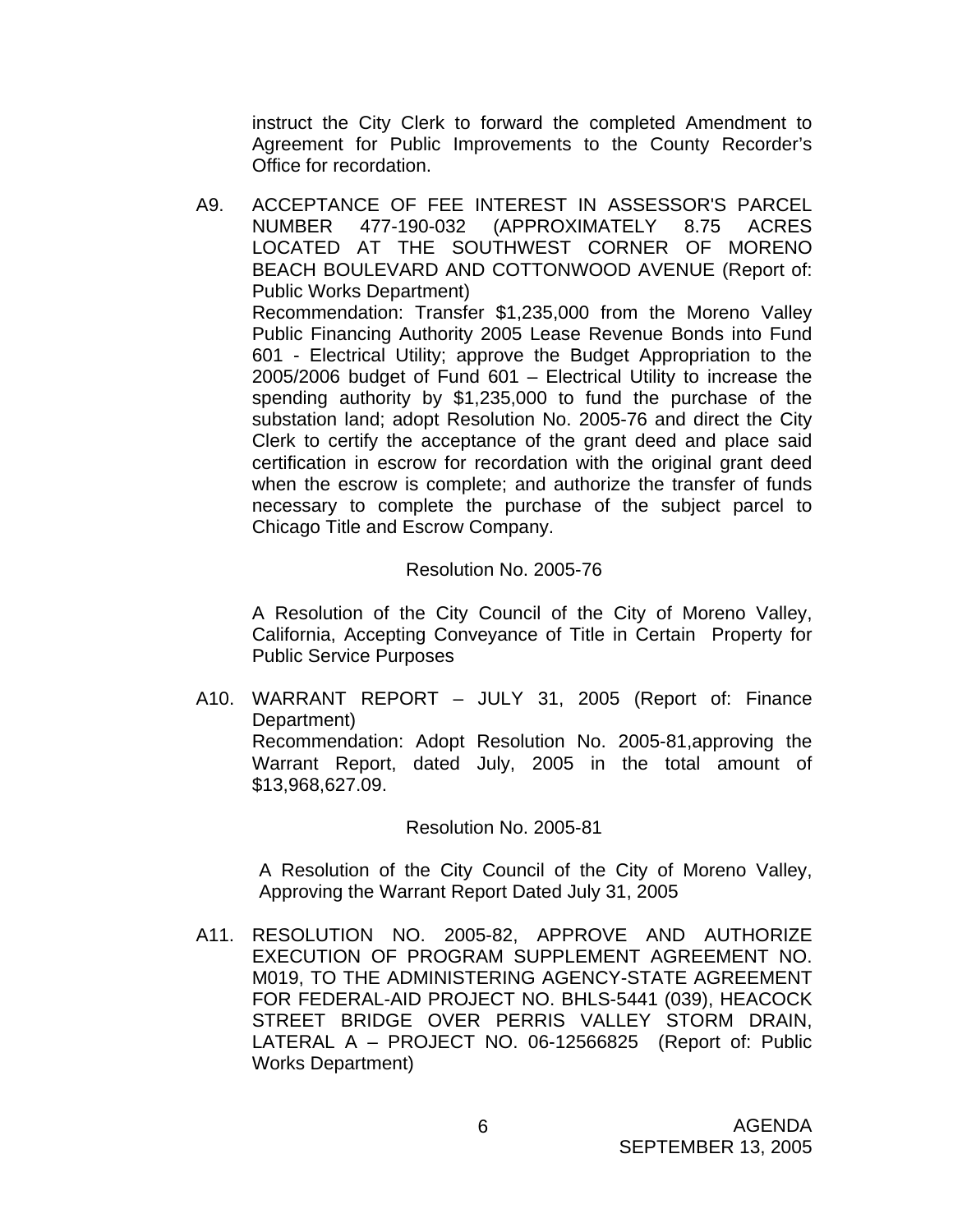Recommendation: Adopt Resolution No. 2005-82, and approve and authorize the execution of Program Supplement Agreement No. M019, to the Administering Agency-State Agreement for Federal-Aid, Project No. BHLS-5441 (039) for preliminary engineering; and authorize the Mayor to execute the Program Supplement Agreement No. M019.

#### Resolution No. 2005-82

 A Resolution of the City Council of the City of Moreno Valley, California, Approving and Authorizing the Execution of a Program Supplement No. M019 to Administering Agency-State Agreement No. BHLS-5441 (039) for Federal-Aid Projects Between the State of California, Acting by and Through the Department of Transportation, and the City of Moreno Valley

A12. TEETER COMMISSION APPOINTMENTS (Report of: City Clerk) Recommendation: Appoint Mayor Pro Tem Bonnie Flickinger as the primary representative and Council Member Charles R. White as the alternate representative to the Teeter Commission.

#### **B. CONSENT CALENDAR** - **COMMUNITY SERVICES DISTRICT**

- B1. ORDINANCES FIRST READING BY TITLE ONLY Recommendation: Waive reading of all Ordinance Introductions and read by title only.
- B2. MINUTES REGULAR MEETING OF AUGUST 23, 2005 (Report of: City Clerk's Department) Recommendation: Approve as submitted.
- B3. MORENO VALLEY RANCH SPECIFIC PLAN 193 EXONERATE PARK FACILITY PAYMENT BOND FOR PLANNING AREAS 24, 25, 32, 49, 49A, AND 50, SUBDIVIDER – MCKENZIE VISTA, LP, P. O. BOX 178 BOW, WA 98232 (Report of: Parks & Recreation Department) Recommendation: Approve the exoneration of the Park Facility Bond for Planning Areas 24, 25, 32, 49, 49A, and 50; and authorize the Director of Parks and Recreation to exonerate the Park Facility Payment Bond.
- B4. RECOMMENDATION TO AWARD BID FOR CONTRACT MOWING OF PARKS (P&R) (Report of: Parks and Recreation) Recommendation: Award the Bid for Contract Mowing of Parks (P&R) to DLS Landscape, Inc., 32398 Dunlap Blvd., Yucaipa,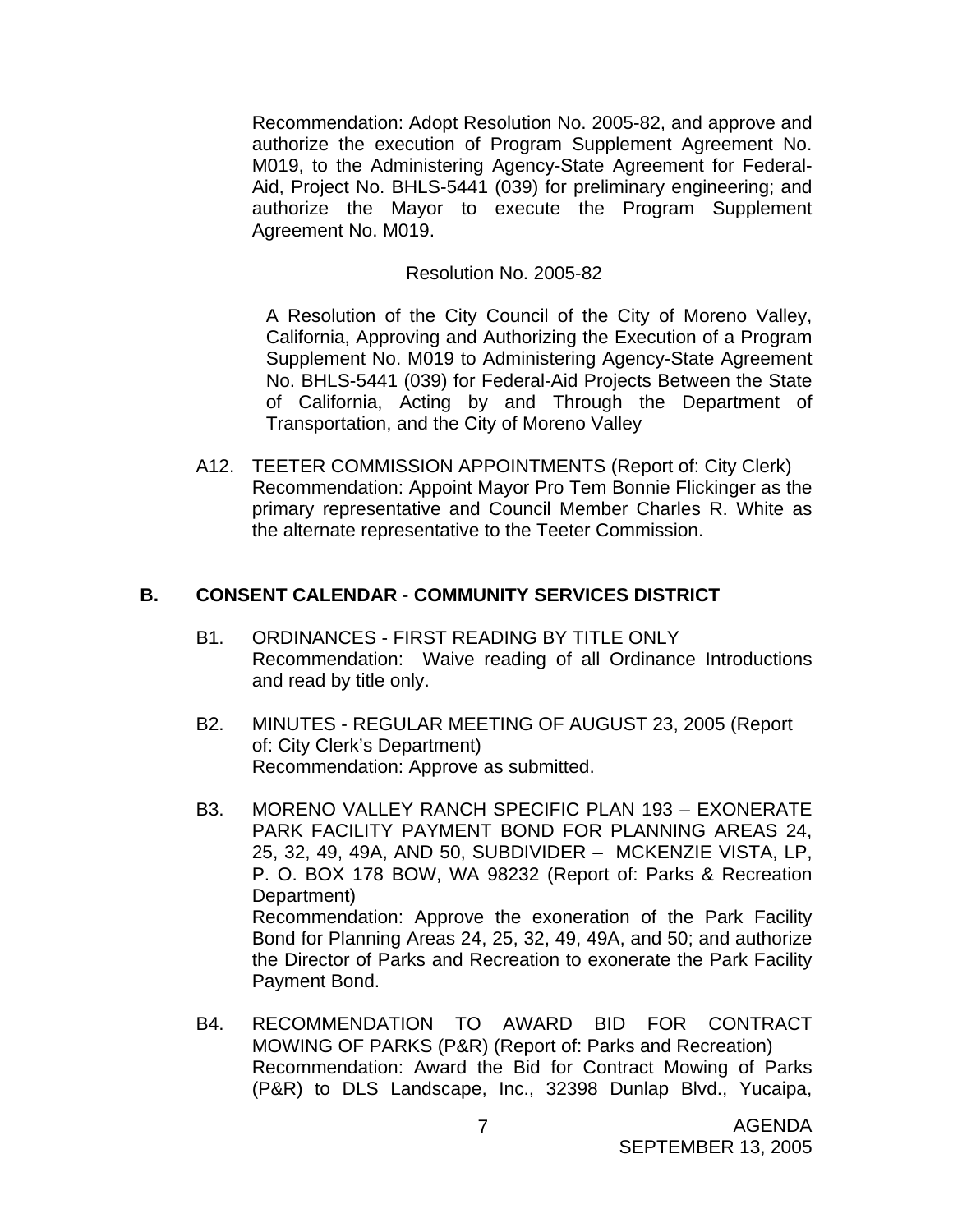California 92399, in the amount of \$187,740; authorize the Mayor to execute a Contract Agreement with the above-mentioned contractor; authorize the Finance Director to issue a purchase order upon execution of the contract to the above-mentioned contractor not to exceed the amount of \$187,740. Funds are available in CSD Zone A, Account 161.76310.6261.

B5. COMMUNITY FACILITIES DISTRICT NO. 1 (NEIGHBORHOOD PARK MAINTENANCE) - ANNEXATION 2005-8 (Report of: Public Works Department) Recommendation: Adopt Resolution No. CSD 2005-18; a Resolution of the Moreno Valley Community Services District of the City of Moreno Valley, California, certifying the results of an election and adding property to Community Facilities District No. 1 ("CFD No. 1").

### Resolution No. CSD 2005-18

 A Resolution of the Moreno Valley Community Services District of the City of Moreno Valley, California, Certifying the Results of an Election and Adding Property to Community Facilities District No. 1

# **C. CONSENT CALENDAR** - **COMMUNITY REDEVELOPMENT AGENCY**

- C1. ORDINANCES FIRST READING BY TITLE ONLY Recommendation: Waive reading of all Ordinance Introductions and read by title only.
- C2. MINUTES REGULAR MEETING OF AUGUST 23, 2005 (Report of: City Clerk's Department) Recommendation: Approve as submitted.

### **D. CONSENT CALENDAR** - **BOARD OF LIBRARY TRUSTEES**

- D1. ORDINANCES FIRST READING BY TITLE ONLY Recommendation: Waive reading of all Ordinance Introductions and read by title only.
- D2. MINUTES REGULAR MEETING OF AUGUST 23, 2005 (Report of: City Clerk's Department) Recommendation: Approve as submitted.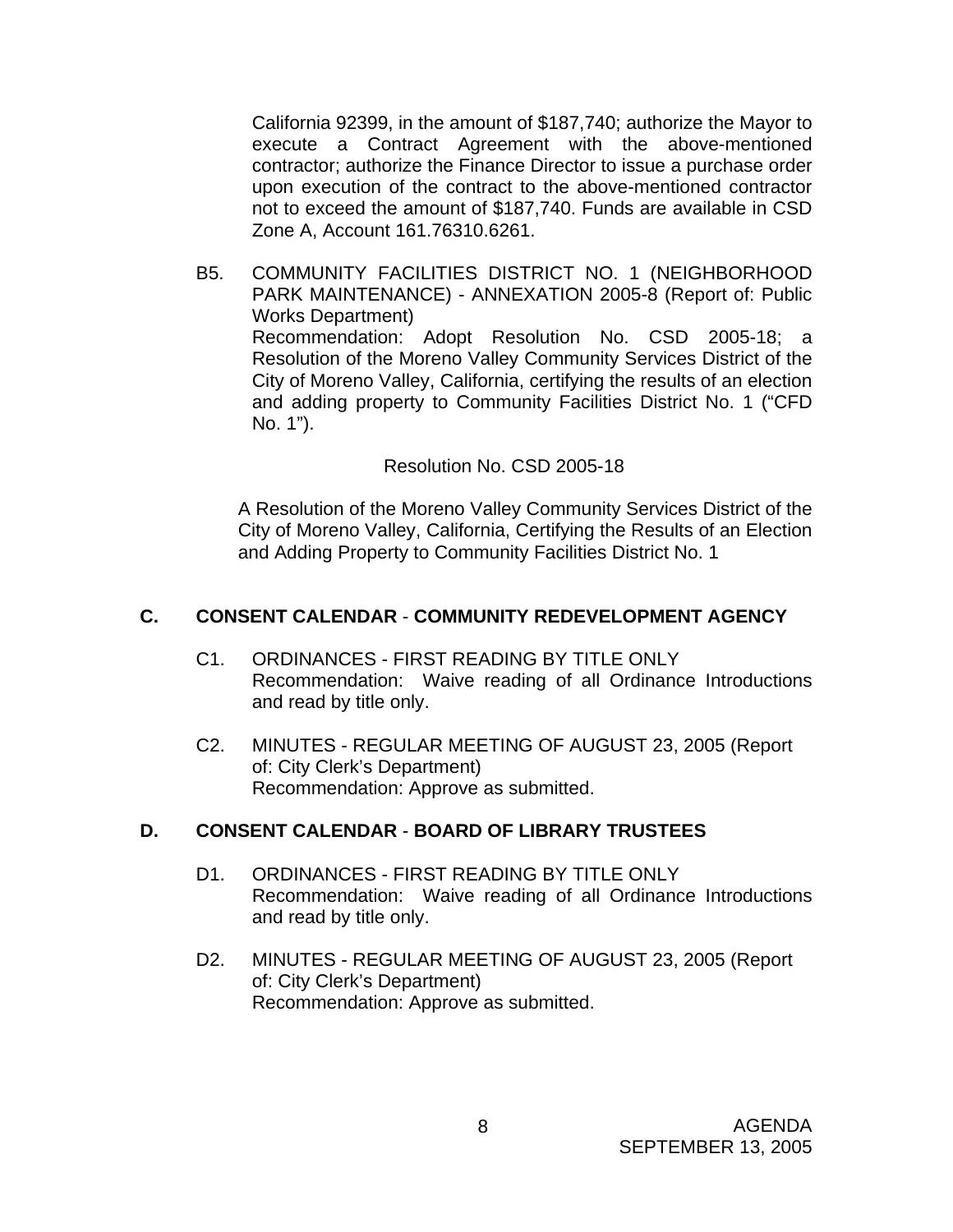# **E. PUBLIC HEARINGS**

Questions or comments from the public on a Public Hearing matter are limited to five minutes per individual and must pertain to the subject under consideration.

 Those wishing to speak should complete and submit a GOLDENROD speaker slip to the Bailiff.

E1. MAIL BALLOT PROCEEDING FOR TENTATIVE TRACTS 32145 & 32146 (AND ALL THEIR AFFECTED PHASES) FOR: APPROVAL OF THE NATIONAL POLLUTANT DISCHARGE ELIMINATION SYSTEM (NPDES) REGULATORY RATE SCHEDULE – TRACT 32145 IS LOCATED ON THE NORTHEAST CORNER OF IRIS AVENUE AND LOS CABOS DRIVE; TRACT 32146 IS LOCATED ON THE WEST SIDE OF LASSELLE STREET NORTH OF IRIS AVENUE AND SOUTH OF GENTIAN AVENUE; AND MAIL BALLOT PROCEEDING FOR ASSESSOR PARCEL NUMBER (APN) 304-100-002 - BROADSTONE MORENO VALLEY RANCH, LLC (BROADSTONE APARTMENTS) – FOR APPROVAL OF THE NATIONAL POLLUTANT DISCHARGE ELIMINATION SYSTEM (NPDES) REGULATORY RATE SCHEDULE – SOUTHEAST CORNER OF MORENO BEACH DRIVE AND JOHN F KENNEDY DRIVE; AND MAIL BALLOT PROCEEDING FOR APN 477-780- 004, 477-780-006 AND 477-780-007 – MVPJL, LLC (MORENO BEACH PLAZA) – FOR APPROVAL OF THE NATIONAL POLLUTANT DISCHARGE ELIMINATION SYSTEM (NPDES) REGULATORY RATE SCHEDULE – NORTHWEST CORNER OF MORENO BEACH DRIVE AND TRAIL RIDGE WAY (Report of: Public Works Department)

 Recommendation: That the City Council after conducting the public hearing:

- 1. Tabulate the mail ballots for Tentative Tracts 32145 & 32146 (and all their affected phases), APN 304-100-002 (Broadstone Apartments) and APNs 477-780-004, 477-780- 006 and 477-780-007 (Moreno Beach Plaza) for the described service;
- 2. Verify and accept the result of the mail ballot proceedings as identified on the Official Tally Sheet and Assessor Parcel Number (APN) listing;
- 3. Receive and file with the City Clerk's Office the accepted Official Tally Sheet and APN listing; and
- 4. If approved, authorize and impose the applicable NPDES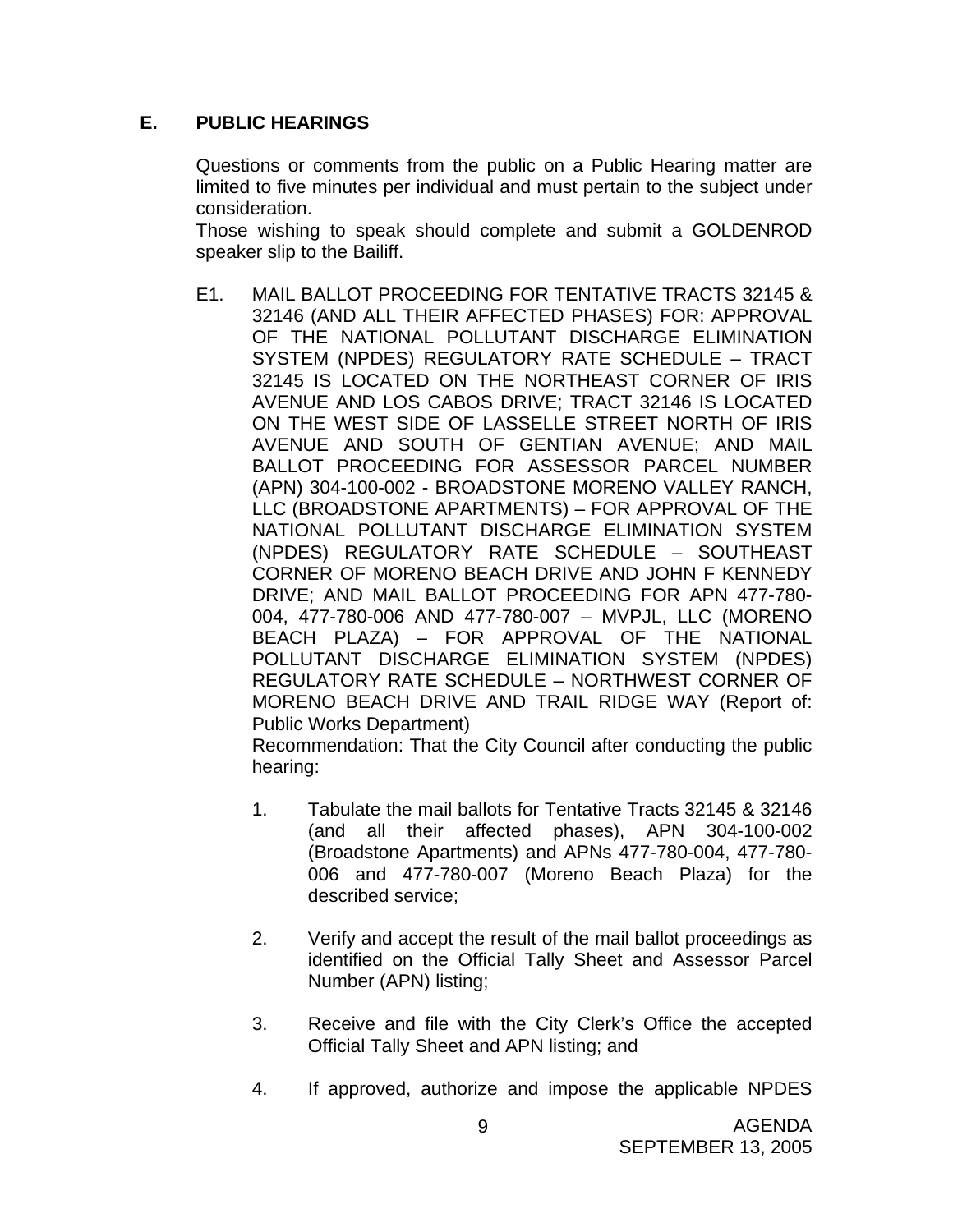regulatory rate to Tentative Tracts 32145 & 32146 (and all their affected phases), APN 304-100-002 (Broadstone Apartments) and APN's 477-780-004, 477-780-006 and 477- 780-007 (Moreno Beach Plaza).

E2. MAIL BALLOT PROCEEDING FOR TENTATIVE TRACT 31305 (AND ALL AFFECTED PHASES) FOR: 1) INCLUSION INTO COMMUNITY SERVICES DISTRICT (CSD) ZONE B (RESIDENTIAL STREET LIGHTING), 2) INCLUSION INTO CSD ZONE D (PARKWAY LANDSCAPE MAINTENANCE) AND 3) APPROVAL OF THE NATIONAL POLLUTANT DISCHARGE ELIMINATION SYSTEM (NPDES) REGULATORY RATE SCHEDULE. LOCATED AT THE NORTHWEST CORNER OF EUCALYPTUS AVENUE AND NASON STREET; AND MAIL BALLOT PROCEEDING FOR CSD ZONE M (COMMERCIAL/INDUSTRIAL IMPROVED MEDIAN MAINTENANCE) APNS 292-230-005 AND 292-230-006 (AUTO ZONE). LOCATED AT THE NORTHEAST CORNER OF SUNNYMEAD BOULEVARD AND GRAHAM STREET (Report of: Public Works Department)

 Recommendation: That the City Council and the Board of Directors of the Moreno Valley Community Services District (CSD), after conducting the public hearing:

- 1. Tabulate the mail ballots for APNs 292-230-005 & 292-230- 006 (Auto Zone) and Tentative Tract 31305 (and all affected phases) for each described service;
- 2. Verify and accept the results of the mail ballot proceedings as identified on the Official Tally Sheet and Assessor Parcel Listing (APN) listing;
- 3. Receive and file with the City Clerk's Office the accepted Official Tally Sheet and APN listing; and
- 4. If approved, authorize and impose the applicable CSD Zones B, D and M charges and the NPDES maximum regulatory rate to the project participating in each identified program.
- E3. MAIL BALLOT PROCEEDING FOR COMMUNITY SERVICES DISTRICT ZONE M (COMMERCIAL/INDUSTRIAL IMPROVED MEDIAN MAINTENANCE) FOR APNS 484-020-010 AND 484-020- 022 VP DEVELOPMENT (ALESSANDRO/KITCHING APARTMENTS). LOCATED AT THE SOUTHWEST CORNER OF ALESSANDRO BOULEVARD AND KITCHING STREET (Report of: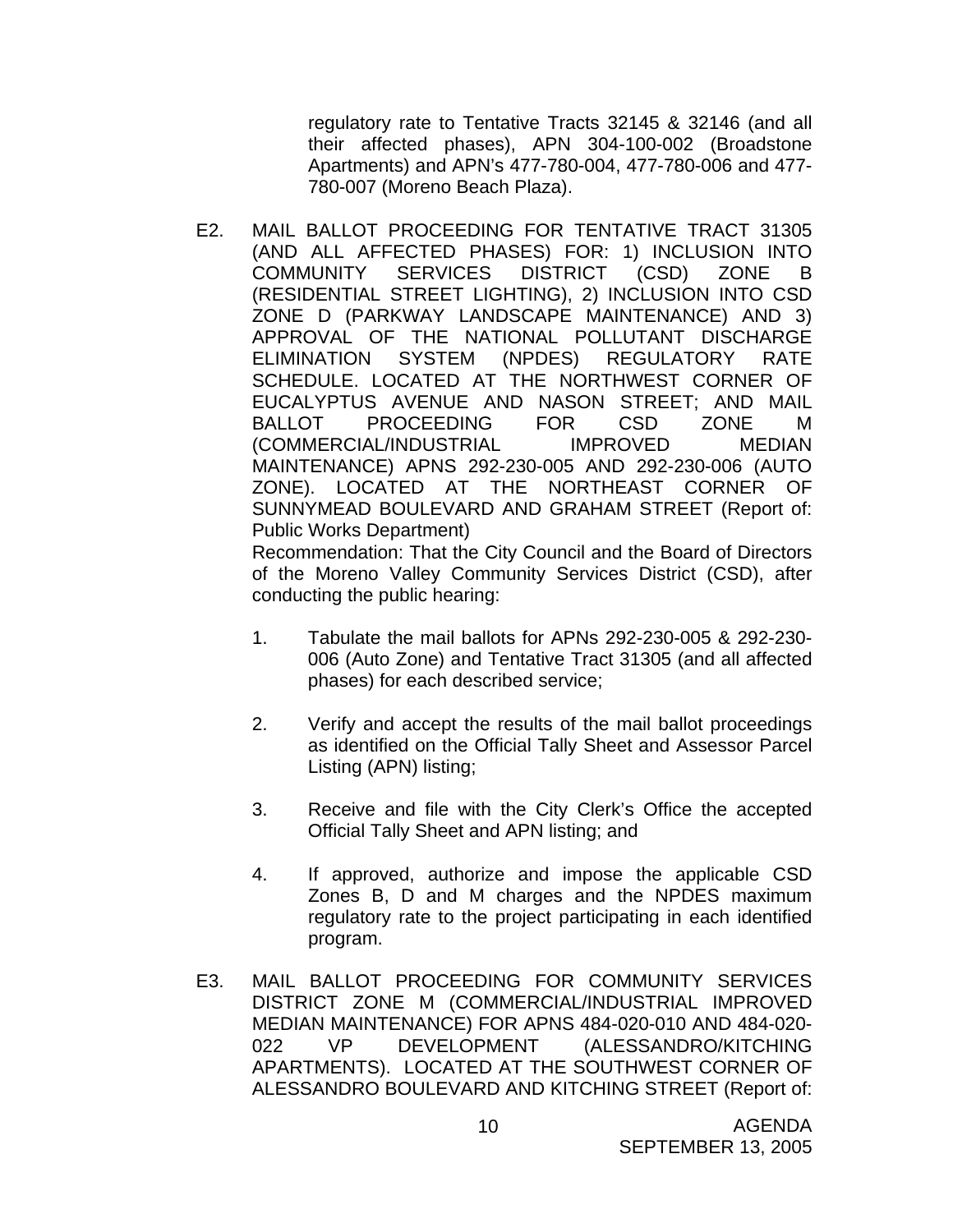Public Works Department)

 Recommendation: That the City Council and Board of Directors of the Moreno Valley Community Services District (CSD), after conducting the public hearing:

- 1. Tabulate the mail ballot for APNs 484-020-010 and 484-020- 022 (Alessandro/Kitching Apartments) for Zone M
- 2. Verify and accept the results of the mail ballot proceeding as identified on the Official Tally Sheet and Assessor Parcel Number (APN) listing;
- 3. Receive and file with the City Clerk's Office the accepted Official Tally Sheet and APN listing; and
- 4. If approved, authorize and impose the CSD Zone M charge.
- E4. PUBLIC HEARING TO ADOPT FISCAL YEAR 2005-2006 ANNUAL ACTION PLAN AMENDMENT #2 (Report of: Economic Development Department) Recommendation: That the City Council:
	- 1. Conduct a Public Hearing to allow the public an opportunity to comment on the proposed 2005-06 Annual Action Plan Amendment #2 and,
	- 2. Adopt the proposed 2005-06 Annual Action Plan Amendment #2.
- E5. ZONE CHANGE TO ESTABLISH A NEW LIGHT INDUSTRIAL ZONING, MUNICIPAL CODE AMENDMENT TO REVISE EXISTING BUSINESS PARK ZONING, ESTABLISH PERMITTED USES FOR THE LIGHT INDUSTRIAL ZONE, AND MODIFY THE STANDARDS PERTAINING TO SELF-STORAGE WAREHOUSES (Report of: Community Development Department) Recommendation: That the City Council:

1. Adopt a Negative Declaration for PA05-0012, in that the project will not have the potential for a significant impact on the environment; and

 2. Introduce Ordinance No. 693, modifying Title 9 of the Municipal Code, Permitted Uses Table 9.02.020-1 (Exhibit 3A), Section 9.09.140 pertaining to the purposes of the industrial zones (Exhibit 3C), and establishing zoning designations as identified in Exhibit 3D.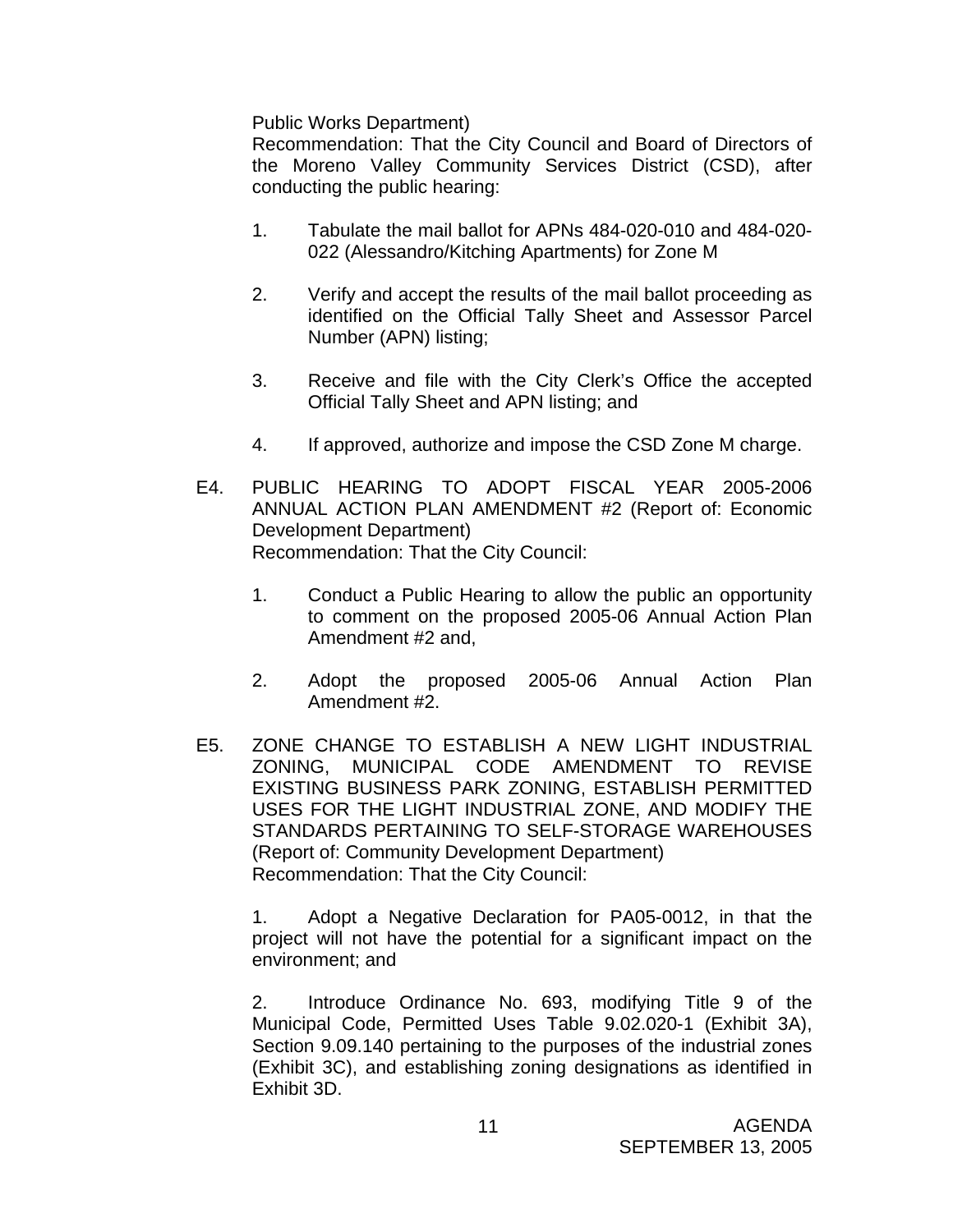### Ordinance No. 693

An Ordinance of the City Council of the City of Moreno Valley, California, Amending Title 9, Municipal Code, Chapter 2, Section 9.02.020, Permitted Uses Table to Establish a New Light Industrial Zone with Identified Permitted Uses, and Modify the Uses Permitted in the Business Park Designation and Require a Conditional Use Permit for Storage Lots or Mini-Warehouses in the Community Commercial; Modify Section 9.09.140 to Add Additional Wording with Regard to the Compatibility of Self-Storage Warehouses; and Modify the Purpose of the Industrial Zones (Section 9.05.020) to Provide a Purpose for the Newly Established Light Industrial Zoning, and to Revise the Purpose of the Business Park Designation. In Addition, the Zoning Atlas will also be Modified to Change Zoning from Business Park to Light Industrial. The Zone Change will Affect Portions of the Area South of Alessandro Boulevard, North of Cactus Ave, East of Elsworth St., and West of Heacock St.

# **F. ITEMS REMOVED FROM CONSENT CALENDARS FOR DISCUSSION OR SEPARATE ACTION**

# **G. REPORTS**

- G1. FORMATION OF COMMUNITY FACILITIES DISTRICT NO. 4 INFRASTRUCTURE (Report of: Public Works Department) Recommendation: That the City Council:
	- 1. Approve and adopt Resolution No. 2005-88; a Resolution of the City Council of the City of Moreno Valley, California, approving the Form of the First Amendment to the Acquisition/Financing Agreement for Community Facilities District No. 4 – Infrastructure;

### Resolution No. 2005-88

 A Resolution of the City Council of the City of Moreno Valley, California, Approving the Form of the First Amendment to the Acquisition/Financing Agreement for Community Facilities District No. 4 - Infrastructure

2. Approve and adopt Resolution No. 2005-89; a Resolution of the City Council of the City of Moreno Valley, California, approving a boundary map showing the boundaries of the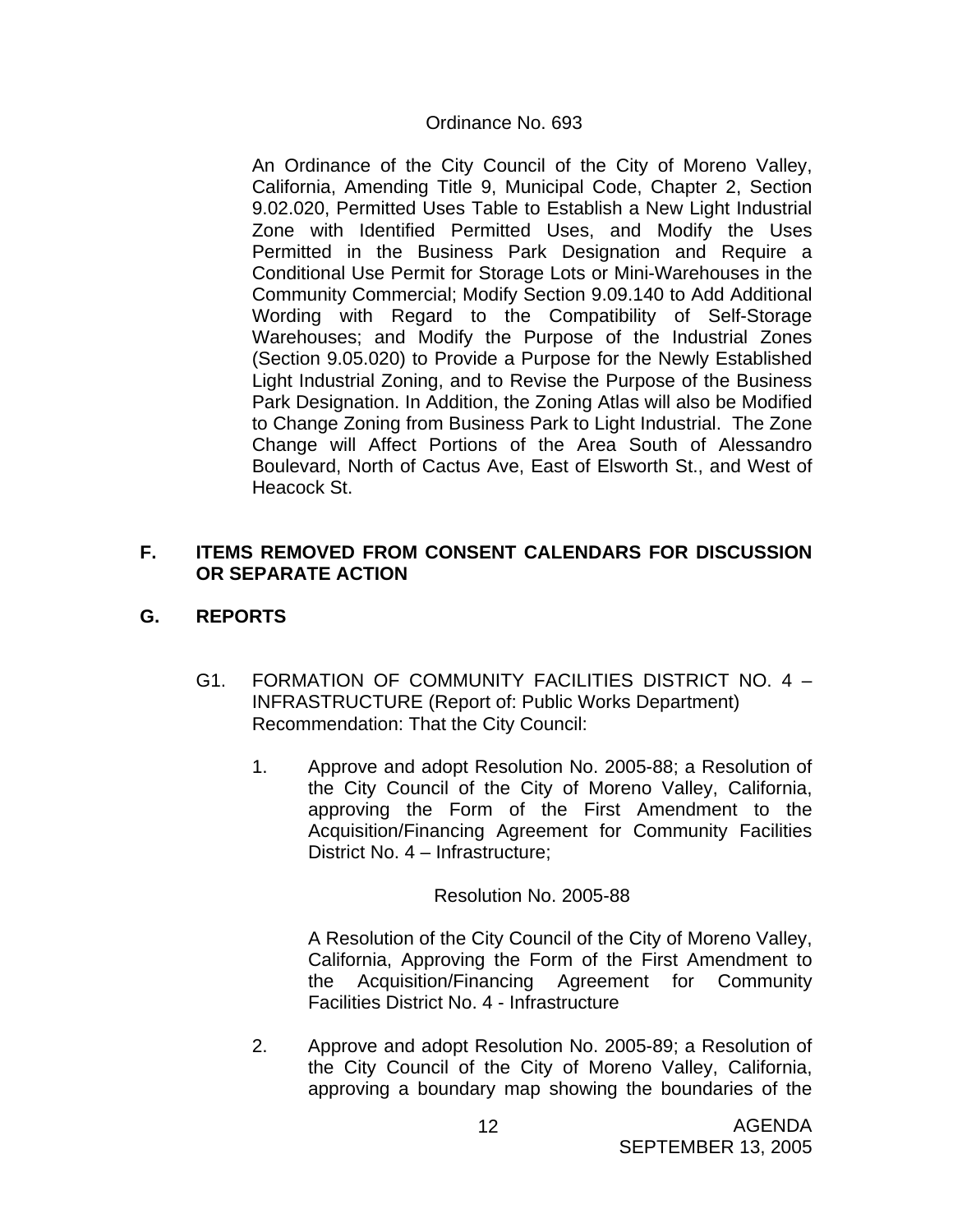territory of proposed to be included in proposed Community Facilities District No. 4 – Infrastructure of the City of Moreno Valley.

# Resolution No. 2005-89

 A Resolution of the City Council of the City of Moreno Valley, California, Approving a Boundary Map Showing The Boundaries of the Territory of Proposed to be Included in Proposed Community Facilities District No. 4 - Infrastructure of the City of Moreno Valley

3. Approve and adopt Resolution No. 2005-90; a Resolution of the City Council of the City of Moreno Valley, California, declaring its intention to establish Community Facilities District No. 4 – Infrastructure of the City of Moreno Valley and to authorize the levy of a special tax therein to finance the acquisition or construction of certain public facilities; and

# Resolution No. 2005-90

 A Resolution of the City Council of the City of Moreno Valley, California, Declaring its Intention to Establish Community Facilities District No. 4 - Infrastructure of the City of Moreno Valley and to Authorize the Levy of a Special Tax Therein to Finance the Acquisition or Construction of Certain Public **Facilities** 

4. Approve and adopt Resolution No. 2005-91; a Resolution of the City Council of the City of Moreno Valley, California, declaring the necessity of CFD No. 4 – Infrastructure of the City of Moreno Valley to incur a bonded indebtedness to be secured by special taxes levied within such district to pay for the acquisition or construction of certain public facilities.

### Resolution No. 2005-91

 A Resolution of the City Council Of The City Of Moreno Valley, California, Declaring The Necessity Of Community Facilities District No. 4 - Infrastructure Of The City Of Moreno Valley To Incur A Bonded Indebtedness To Be Secured By Special Taxes Levied Within Such District To Pay For The Acquisition Or Construction Of Certain Public **Facilities**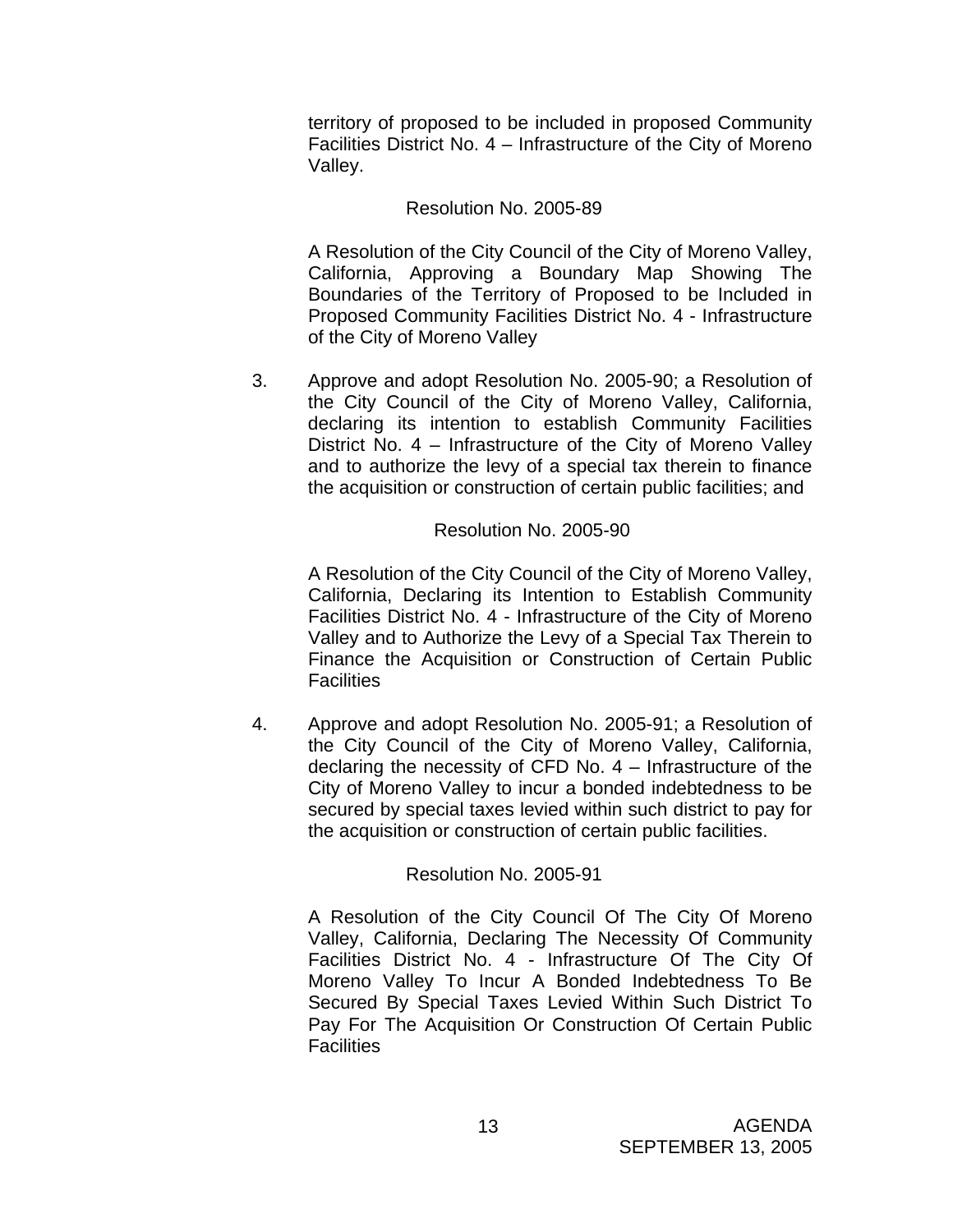- G2. FORMATION OF COMMUNITY FACILITIES DISTRICT NO. 4 MAINTENANCE (Report of: Public Works Department) Recommendation: That the City Council:
	- 1. Approve and adopt Resolution No. 2005-83; a Resolution of the City Council of the City of Moreno Valley, California, approving a Maintenance Agreement by and among the Centerpointe Business Park Property Owners Association, Community Facilities District No. 4 – Maintenance of the City of Moreno Valley and the City of Moreno Valley;

 A Resolution of the City Council of the City of Moreno Valley, California, Approving a Maintenance Agreement by and Among Centerpointe Business Park Property Owners Association, Community Facilities District No. 4 – Maintenance of the City of Moreno Valley and the City of Moreno Valley

2. Approve and adopt Resolution No. 2005-84; a Resolution of the City Council of the City of Moreno Valley, California, approving a boundary map showing the boundaries of the territory proposed to be included in proposed Community Facilities District No. 4 – Maintenance of the City of Moreno Valley;

# Resolution No. 2005-84

 A Resolution of the City Council of the City of Moreno Valley, California, Approving a Boundary Map Showing the Boundaries of the Territory Proposed to be Included in Proposed Community Facilities District No. 4 – Maintenance of the City of Moreno Valley

3. Approve and adopt Resolution No 2005-85; a Resolution of the City Council of the City of Moreno Valley, California, declaring its intention to establish Community Facilities District No. 4 – Maintenance of the City of Moreno Valley and to authorize the levy of a special tax therein to finance the maintenance of certain storm water and detention basin facilities;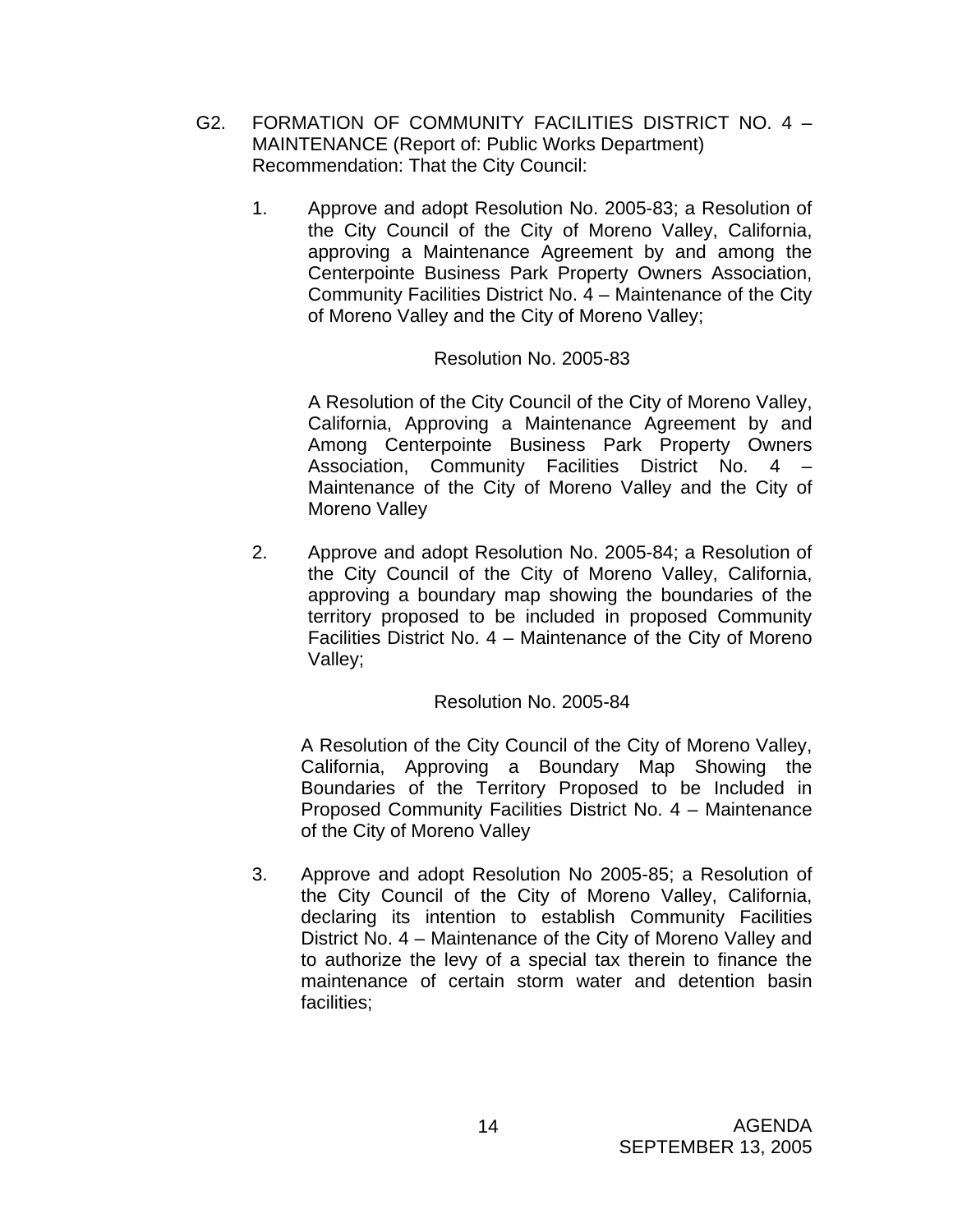A Resolution of the City Council of the City of Moreno Valley, California, Declaring its Intention to Establish Community Facilities District No. 4 – Maintenance of the City of Moreno Valley and to Authorize the Levy of a Special Tax Therein to Finance the Maintenance of Certain Storm Water and Detention Basin Facilities

4. Approve and adopt Resolution No. 2005-86; a Resolution of the City Council of the City of Moreno Valley, California, adopting a map showing the boundaries of territory proposed to be annexed in the future to Community Facilities District No. 4 – Maintenance of the City of Moreno Valley; and

#### Resolution No. 2005-86

 A Resolution of the City Council of the City of Moreno Valley, California, Adopting a Map Showing the Boundaries of Territory Proposed to be Annexed in the Future to Community Facilities District No. 4 – Maintenance of the City of Moreno Valley

5. Approve and adopt Resolution No. 2005-87; a Resolution of the City Council of the City of Moreno Valley, California, declaring the intention to annex territory in the future to Community Facilities District No. 4 – Maintenance of the City of Moreno Valley.

### Resolution No. 2005-87

 A Resolution of the City Council of the City of Moreno Valley, California, Declaring Intention to Annex Territory in the Future to Community Facilities District No. 4 - Maintenance of the City of Moreno Valley

- G3. FORMATION OF COMMUNITY FACILITIES DISTRICT (CFD) NO. 5 (Report of: Public Works Department) Recommendation: That the City Council:
	- 1. Approve and adopt Resolution No. 2005-77: a Resolution of the City Council of the City of Moreno Valley, California, approving the Form of the First Amendment to the Acquisition/Financing Agreement for Community Facilities District No. 5 of the City of Moreno Valley;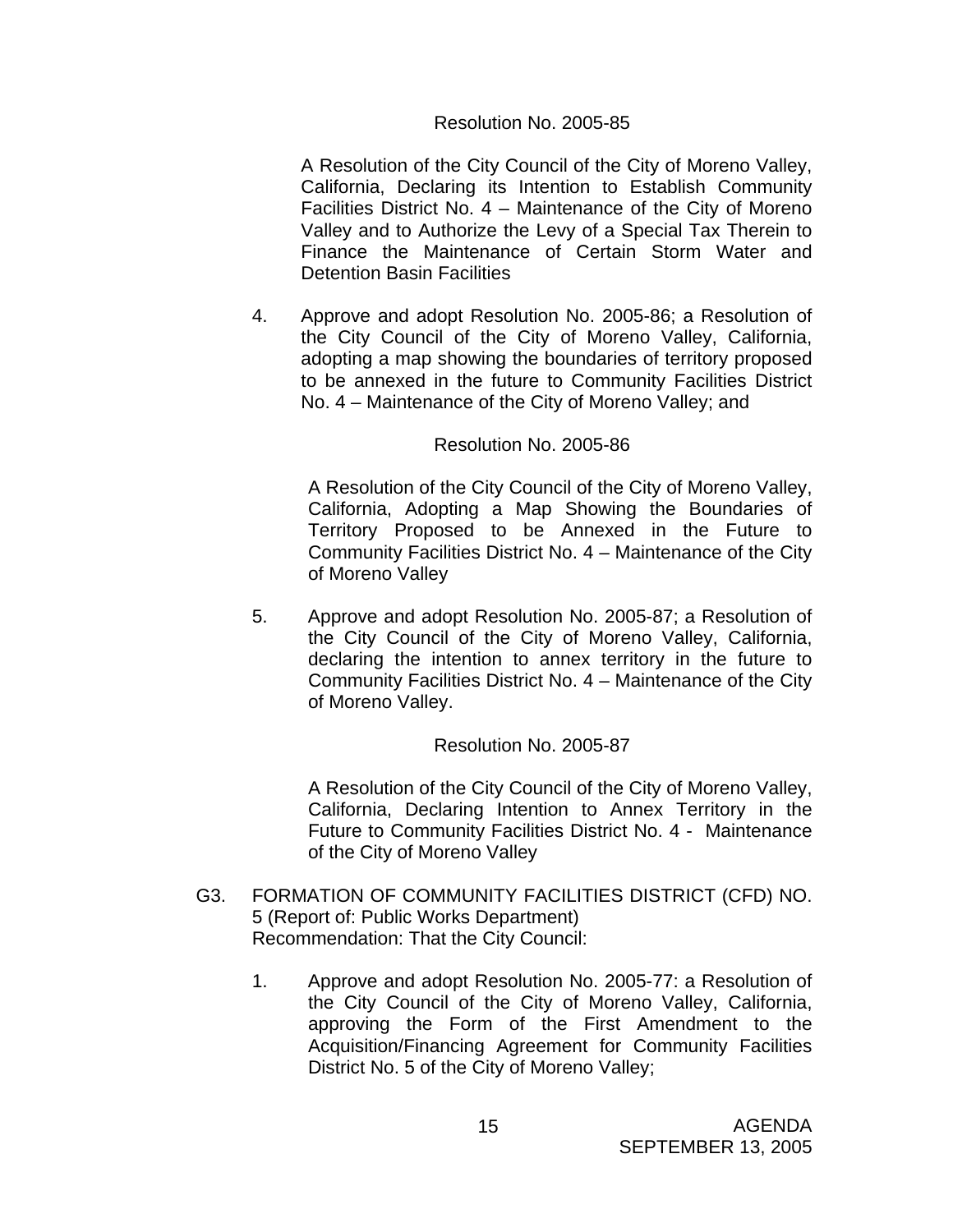A Resolution of the City Council of the City of Moreno Valley, California, Approving the Form of the First Amendment to the Acquisition/Financing Agreement for Community Facilities District No. 5 of the City of Moreno Valley

2. Approve and adopt Resolution No. 2005-78; a Resolution of the City Council of the City of Moreno Valley, California, approving a Boundary Map Showing the Boundaries of the Territory Proposed to be Included in Proposed Community Facilities District No. 5 of the City of Moreno Valley;

#### Resolution No. 2005-78

 A Resolution of the City Council of the City of Moreno Valley, California, Approving a Boundary Map Showing the Boundaries of the Territory Proposed to be Included in Proposed Community Facilities District No. 5 of the City of Moreno Valley

3. Approve and adopt Resolution No. 2005-79; a Resolution of the City Council of the City of Moreno Valley, California, declaring its Intention to Establish Community Facilities District No. 5 of the City of Moreno Valley and to authorize the Levy of a Special Tax therein to Finance the Acquisition or Construction of Certain Public Facilities;

#### Resolution No. 2005-79

 A Resolution of the City Council of the City of Moreno Valley, California, Declaring its Intention to Establish Community Facilities District No. 5 of the City of Moreno Valley and to Authorize the Levy of a Special Tax Therein to Finance the Acquisition or Construction of Certain Public Facilities

4. Approve and adopt Resolution No. 2005-80; a Resolution of the City Council of the City of Moreno Valley, California, Declaring the necessity of Community Facilities District No. 5 of the City of Moreno Valley to Incur a Bonded Indebtedness to be secured by Special Taxes Levied within such District to Pay for the Acquisition or Construction of Certain Public Facilities.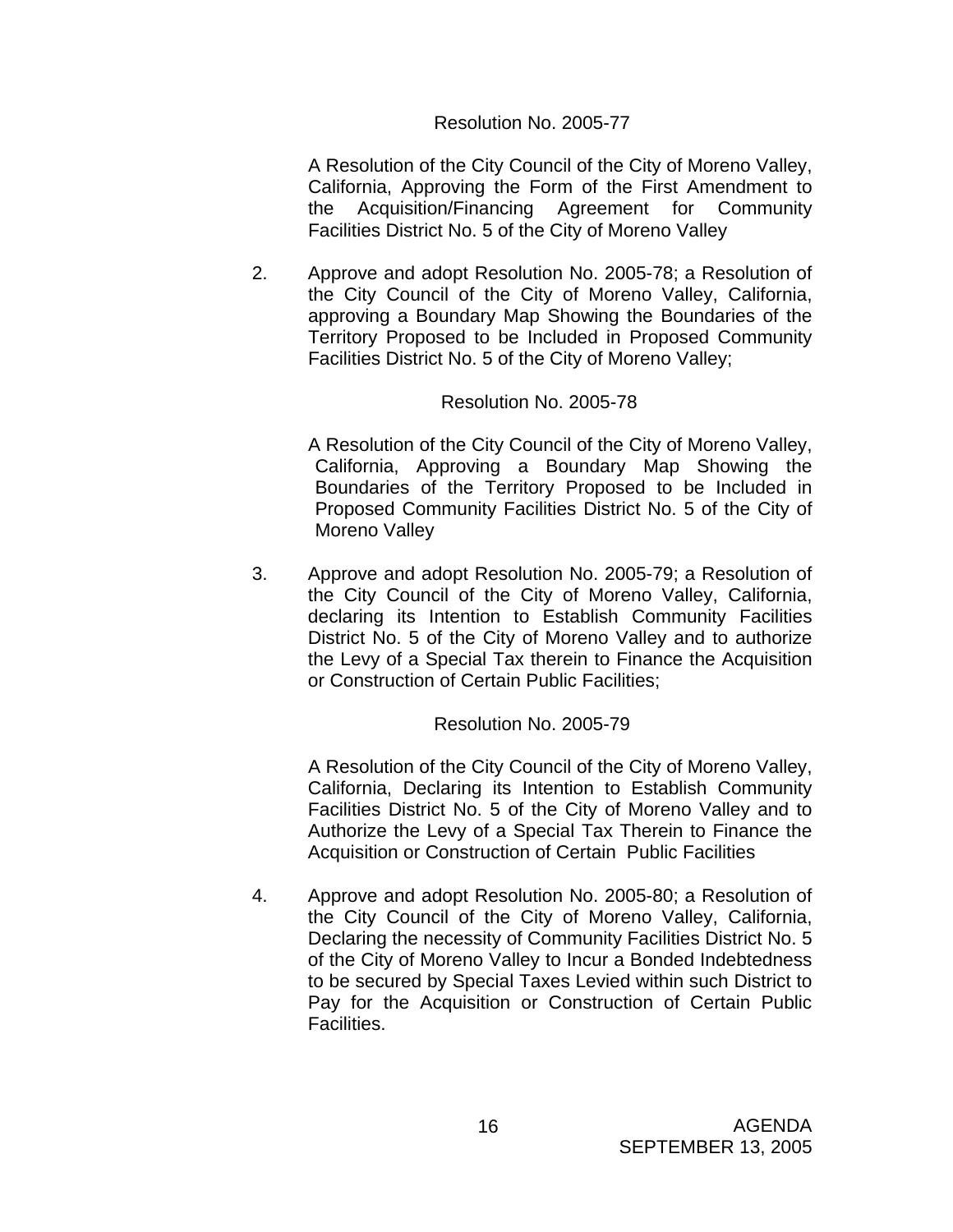A Resolution of the City Council of the City of Moreno Valley, California, Declaring the Necessity of Community Facilities District No. 5 of the City of Moreno Valley to Incur a Bonded Indebtedness to be Secured by Special Taxes Levied Within Such District to Pay for the Acquisition or Construction of Certain Public Facilities

- G4. LEGISLATIVE UPDATE (Report of: Interim Assistant City Manager) Recommendation: That the City Council receive and file the informational report.
- G5. CITY MANAGER'S REPORT (Informational Oral Presentation not for Council action)

### **H. LEGISLATIVE ACTIONS**

ORDINANCES - 1ST READING AND INTRODUCTION - NONE

ORDINANCES - 2ND READING AND ADOPTION

H1. ORDINANCE NO. 689 - AN ORDINANCE OF THE CITY COUNCIL OF THE CITY OF MORENO VALLEY, CALIFORNIA, APPROVING PA04-0157 (ZONE CHANGE) TO CHANGE THE LAND USE FROM OFFICE TO R15 FOR APPROXIMATELY 2.36 ACRES ON ASSESSOR'S PARCEL NUMBERS 484-030-008 AND 484-030- 011 LOCATED AT 25767 ALESSANDRO BOULEVARD (RECEIVED FIRST READING AND INTRODUCTION JULY 12, 2005 ON A 4-0-1 VOTE) (CONTINUED FROM 8/23/05) (Report of: Community Development Department) Recommendation: Adopt Ordinance No. 689.

Ordinance No. 689

 An Ordinance of the City Council of the City of Moreno Valley, California, Approving PA04-0157 (Zone Change) to Change the Land Use from Office to R15 for Approximately 2.36 Acres on Assessor's Parcel Numbers 484-030-008 and 484-030-011 Located at 25767 Alessandro Boulevard

H2. ORDINANCE NO. 691 - AN ORDINANCE OF THE CITY COUNCIL OF THE CITY OF MORENO VALLEY, CALIFORNIA, REPEALING AND REENACTING CHAPTER 2.18 OF THE CITY OF MORENO VALLEY MUNICIPAL CODE RELATING TO THE PLANNING COMMISSION (RECEIVED FIRST READING AND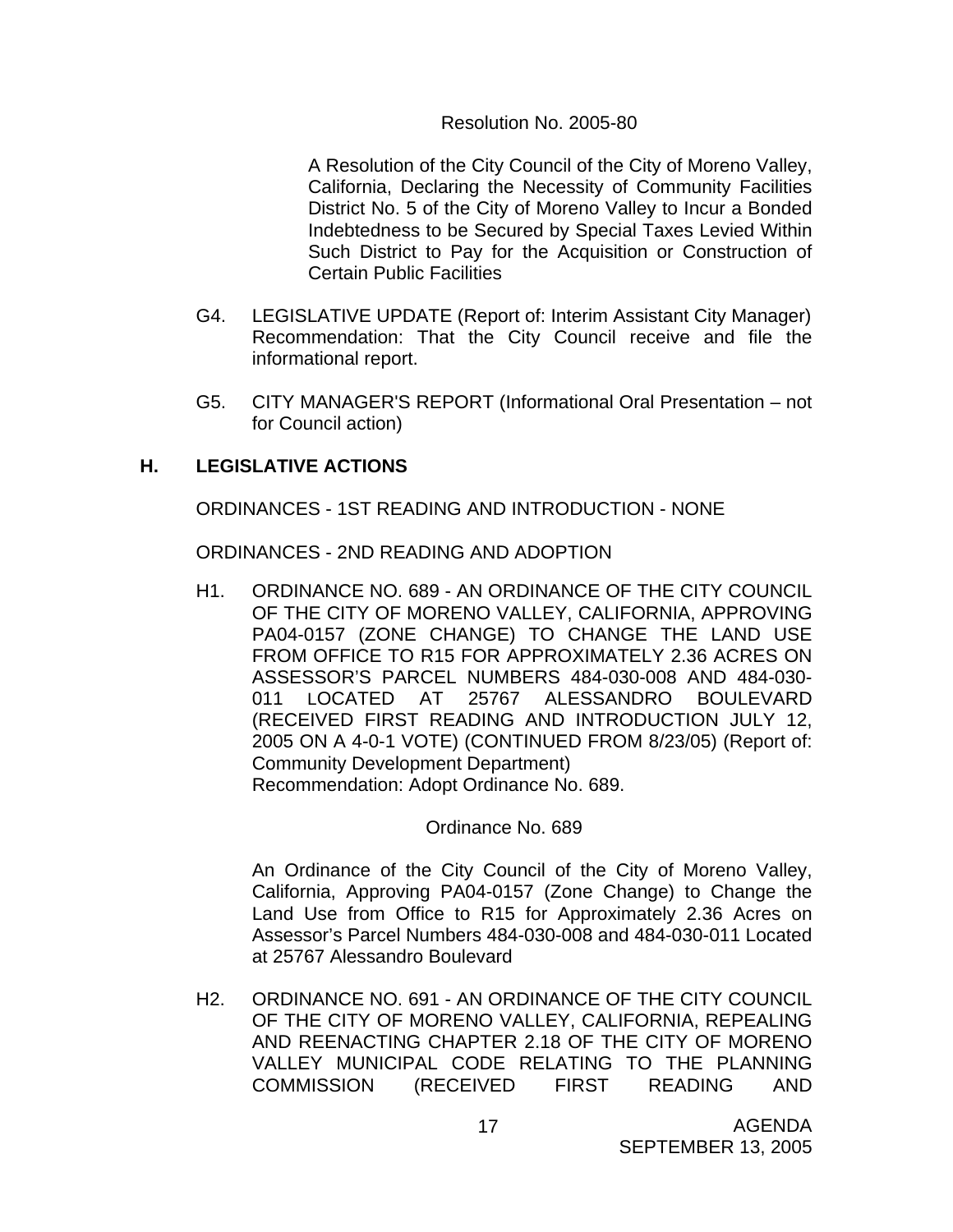INTRODUCTION AUGUST 23, 2005) (Report of: City Clerk) Recommendation: Adopt Ordinance No. 691.

#### Ordinance No. 691

 An Ordinance of the City Council of the City of Moreno Valley, California, Amending Title 2 by Repealing and Reenacting Chapter 2.18 Relating to the Planning Commission

H3. ORDINANCE NO. 692 – AN ORDINANCE OF THE CITY COUNCIL OF THE CITY OF MORENO VALLEY, CALIFORNIA, DESIGNATING SPEED LIMIT RECERTIFICATION ON VARIOUS STREETS (RECEIVED FIRST READING AND INTRODUCTION AUGUST 23, 2005) (Report of: Public Works Department) Recommendation: Adopt Ordinance No. 692.

#### Ordinance No. 692

An Ordinance of the City Council of the City of Moreno Valley, California, Amending Section 12.20.020 of Chapter 12.20 of the City of Moreno Valley Municipal Code Relating to a Prima Facie Speed Limit for Certain Streets

### ORDINANCES - URGENCY ORDINANCES - NONE

### RESOLUTIONS – NONE

### PUBLIC COMMENTS **ON ANY SUBJECT NOT ON THE AGENDA** UNDER THE JURISDICTION OF THE CITY COUNCIL

Those wishing to speak should complete and submit a BLUE speaker slip to the Bailiff. There is a three-minute time limit per person. All remarks and questions shall be addressed to the presiding officer or to the City Council and not to any individual Council member, staff member or other person.

### **CLOSING COMMENTS AND/OR REPORTS OF THE CITY COUNCIL, COMMUNITY SERVICES DISTRICT, OR COMMUNITY REDEVELOPMENT AGENCY**